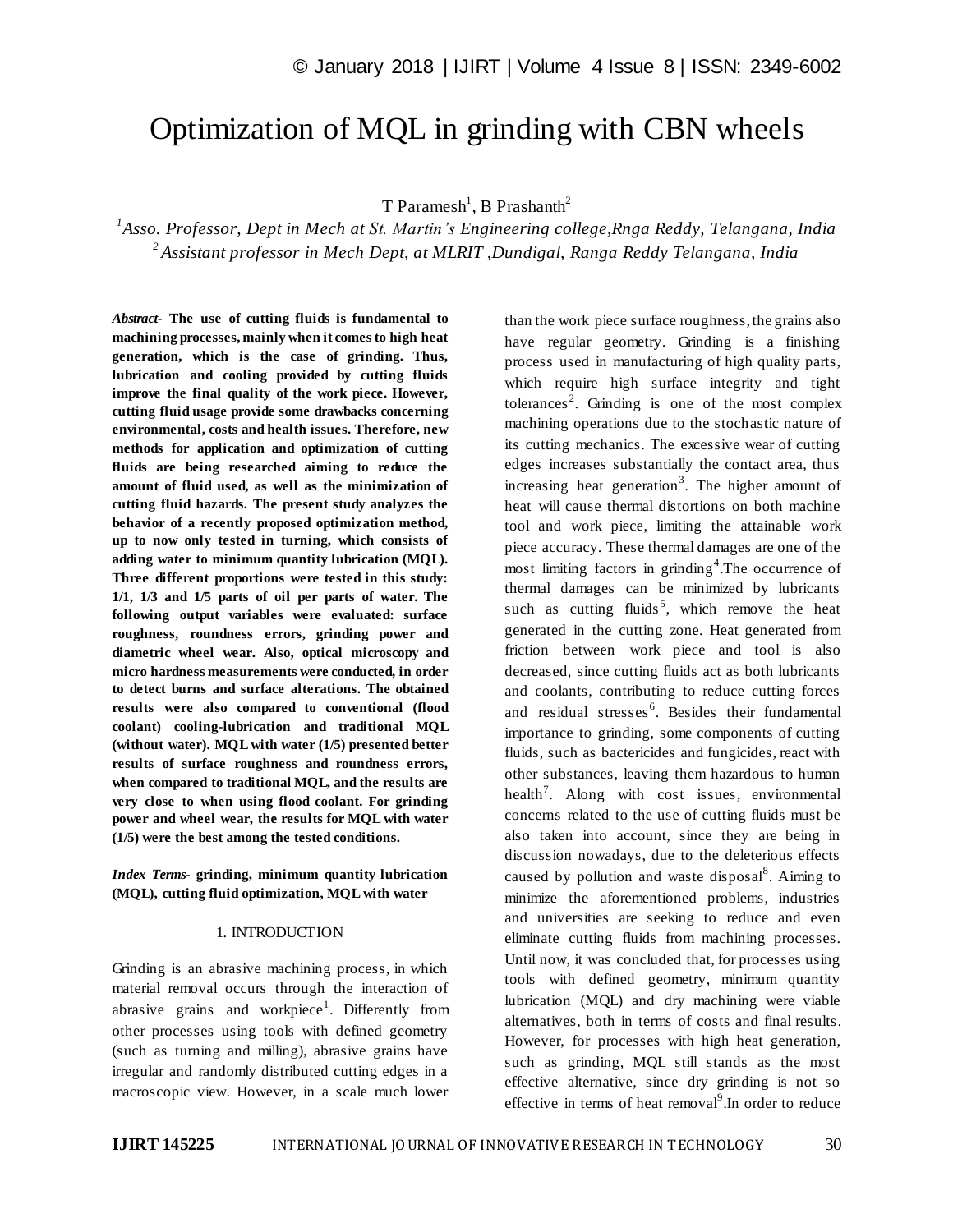further the amount of oil used in cutting fluids, the present work aims to study the feasibility of a new cooling-lubrication method for grinding, consisting of water addition to traditional MQL technique, which conventionally uses only oil. Its uniqueness comes from the application in grinding of an already successful optimization of MQL technique, and the results proved beneficial to the process.

## 1.1. *The use of cutting fluids*

According to the definition, cutting fluids are liquids or gases applied around the workpiece/tool interface, in order to facilitate the cutting process  $10$ . The two most important considerations when working with grinding wheels are cooling and lubrication, due to high heat generation, which harms surface quality and cause dimensional and geometric nonconformities on the workpieces  $11,12$ .

For that, the use of cutting fluids in grinding is crucial. Besides cooling and lubrication, cutting fluids are also responsible for corrosion protection for the machine tool and the workpiece $11$ . Secondary functions are removal of machined chips from the cutting zone and wheel cleaning<sup>13</sup>. Cutting fluids increase tool service life, resulting in higher productivity and the ability of using higher cutting speeds, thus reducing surface roughness. However, the use of cutting fluid has some drawbacks mainly concerning health hazards, since the worker is sometimes exposed to direct skin contact or inhalation of cutting fluid vapors. Skin damages and inflammation, respiratory and gastrointestinal disturbs can be developed by exposure to cutting fluids<sup>6,14</sup>. Cutting fluids can also contaminate soil, water and air, due to leaking, wastes, cleaning water and fluid disposal. Problems related to costs were also cited, such as: acquisition, treatment, maintenance and disposal<sup>15</sup>. Costs related to installation and proper fluid treatment can reach two times the costs involving tool acquisition<sup>16</sup>. Also, conventional cutting fluid application systems are relatively inefficient in grinding, particularly under severe machining conditions<sup>17</sup>. Due to the problems arising by the usage of cutting fluids, many works have been conducted in order to minimize or avoid the amount of fluid used. In doing so, no losses concerning surface quality and tool service life can be tolerated  $16$ .

When trying the minimization of cutting fluid, MQL arises as a viable alternative, since it uses only a very small flow rate of oil (100 mL/h, at a pressure of 4.0 to 6.0  $\text{kgf/cm}^2$ ). Among other advantages, the application of bactericides in the reservoir can be avoided, since there is no fluid circulation, but evaporation in the environment<sup>18</sup>. MQL consists of a spray of oil droplets in a compressed air jet, aimed directly to the cutting zone, very differently from the conventional flood coolant application, which covers the cutting zone with fluid. Lubrication is mainly assured by oil, and cooling is assured mainly by the compressed air flow<sup>19</sup>. Some advantages of minimum quantity lubrication, when compared to flood coolant (conventional cooling-lubrication) are: higher lubricating capacity, reduction of grinding power, grinding specific energy and wheel wear. Also, the costs related to work piece cleaning are minimized, and the operation of cutting is more visible to the operator, since cutting fluid does not cover the workpiece<sup>18</sup>. However, one of the disadvantages is that MQL does not promote cooling as efficient as when using flood coolant<sup>20</sup>. This drawback, along with the higher heat transferred to the work piece during machining, compared to the use of defined geometry tools (since abrasive grains have a negative rake angle, increasing friction at the interface and deformation of the chip), leave traditional MQL insufficient to abrasive processes, when cooling is necessary. Many studies analyzed the various effects of MQL in grinding, and all of them states that the increase of temperature promotes higher surface roughness, thermal distortions, roundness errors and wheel wear, thus harming tolerance control and overall precision<sup>21,22</sup>. Recently a study was done about the use of compressed air jet for wheel cleaning, when applying MQL in grinding with CBN wheel. The results showed that an air jet incidence angle of 30º turns its penetration in the cutting zone more efficient, providing a better cleaning of the wheel, improving surface roughness, roundness errors and wheel wear, when compared to traditional MQL (without cleaning)<sup>23</sup>. Reduction of fluid flow associated with better results indicate that this improvement of cooling-lubrication conditions in grinding may reduce environment and health hazards, contributing to a cleaner, faster, and more costeffective manufacturing process.

1.2. *Minimum quantity lubrication (MQL)*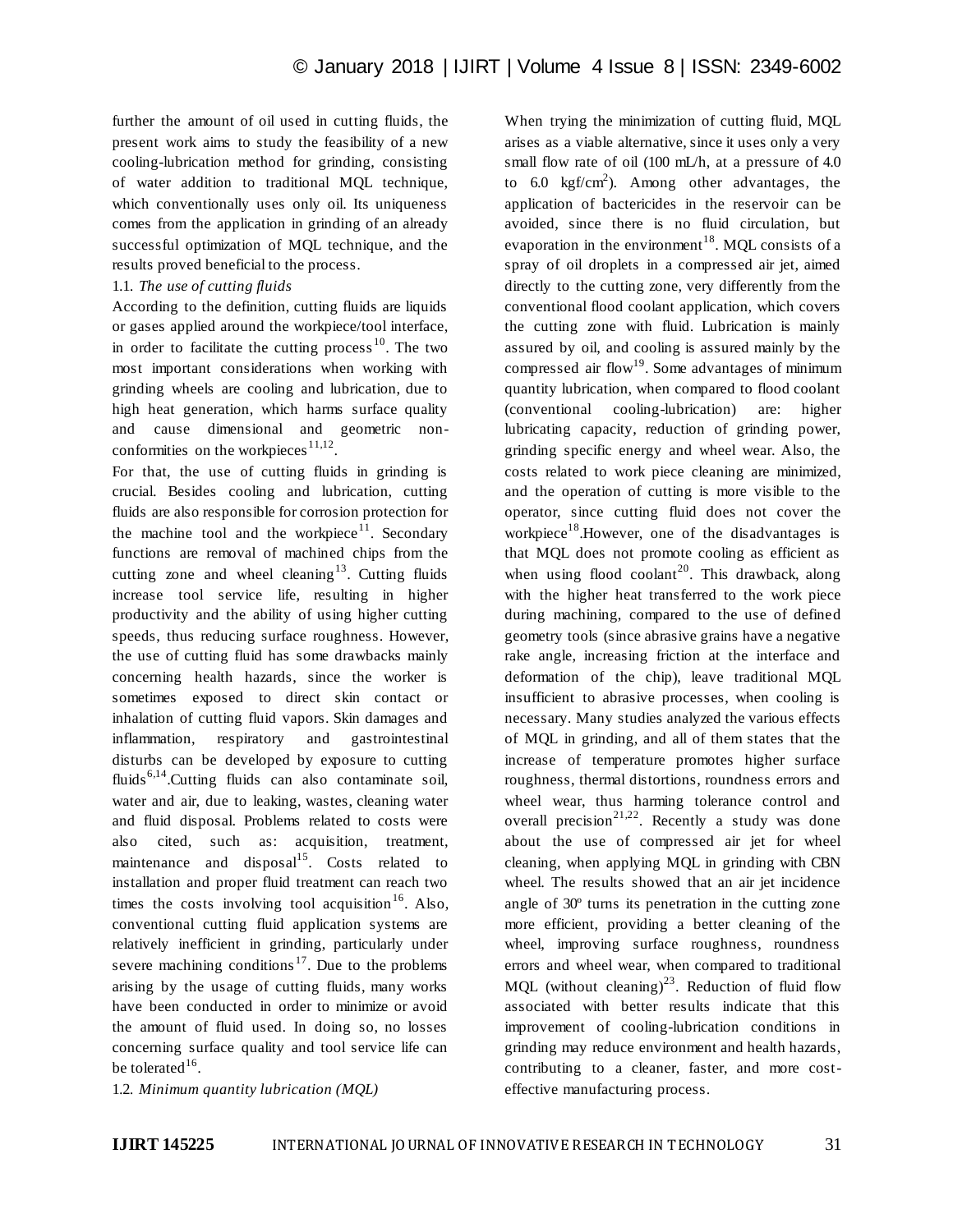## 1.3. *Minimum quantity lubrication with addition of water*

Even after the advent of minimum quantity lubrication, the search for alternative methods in cutting fluid application remains intensely active. So, studies concerning the minimization of fluid (and its deleterious drawbacks) are still in discussion among researchers and industry.As a consequence, researchers improved the traditional MQL adding water to it. Water has a higher cooling capacity than oil (two times the specific heat of pure oil), but its lubricating capacity is much lower. This method, therefore, presents higher cooling capacity than traditional MQL, due to water additions. The resultant water droplets sprayed are covered by a thin layer of oil, which may evaporate on the workpiece surface, thus promoting cooling. However, lubrication is harmed, when compared to traditional MQL (without water)<sup>24</sup>.The application of water in MQL grinding was studied recently<sup>25</sup>. In that study, a green cooling method for grinding, which is defined as minimum quantity oil–water lubrication cooling (oil–water MQL) was proposed to deal with the thermal damage during grinding of hardened AISI 52100 steel under different cooling-lubrication conditions (wet, dry, pure oil MQL and oil–water MQL). The grinding performance was investigated and compared in terms of grinding force, temperature, and workpiece surface integrity. Compared with dry grinding, surface finish and quality of MQL grinding were significantly better due to lubrication and cooling of water and/or oil. However, MQL could not provide better lubrication and cooling in comparison to wet grinding. Even so, MQL could be considered as a future alternative to wet grinding because the former is a more economic and more environmentally friendly technique. The study of oil–water MQL grinding showed that it could significantly reduce grinding temperature and thickness of the heat affected layer compared with pure oil MQL grinding, which indicated better cooling. Pure oil MQL grinding in comparison to oil– water MQL grinding reduced tangential force and surface roughness due to better lubrication around the work piece, chip, and grinding wheel. Based on recent works, MQL with water proved itself more efficient than traditional MQL. Besides reducing tool wear, water additions were also responsible for suppressing thermal distortions, improving precision

and final quality<sup>26</sup>. Previous research tested MQL with additions of water in turning, a process which behaves distinctly from grinding. This fact motivated the present study, which aimed to analyze the viability of MQL with water additions in CBN grinding, when compared to conventional (flood coolant) cooling-lubrication and traditional MQL (without water).

#### 2. MATERIAL AND METHODS

The tests were carried out in a RUAP 515 H-CNC cylindrical grinder manufactured by SulMecânica. A vitrified bond CBN wheel was used, with the following dimensions: 350 mm external diameter, 127 mm internal diameter, 20 mm width and 5 mm abrasive thickness (specification SNB151Q12VR2). Work pieces of SAE/AISI 4340 quenched and annealed steel rings were used (54 HRc), with 54 mm external diameter, 30 mm internal diameter and 4 mm thickness. A semi-synthetic soluble oil was applied in conventional (flood coolant) method, with concentration of 2.5%, at a flow rate of  $2.83 \times 10^{-7}$  $4 \text{ m}^3$ /s. Its composition has already anticorrosive, biocides, fungicides, alkalizes, anti-foam, non-ionic tens actives, alkanolamides and others. For MQL and MQL with water, vegetable oil in the proportions of: 1:1, 1:3 and 1:5 parts of oil per parts of water (Figure 1) was used. The device for application of MQL is composed of air compressor, pressure regulator, flow rate meter and nozzle. In this experiment, the air pressure was  $6.0 \times 10^5$  Pa, and the fluid flow rate was  $2.7 \times 10^{-8}$  m<sup>3</sup>/s. This device provides oil and allows control of oil/air flow rates individually. The air flow rate was monitored using a turbine-type meter, calibrated to a pressure of  $8.0 \times 10^5$  Pa. Figure 2 presents the nozzle for MQL application<sup>8</sup>. This design aims to minimize turbulence of the air-oil mixture, enhancing penetration at the wheel/work piece interface. A wheel cleaning system using compressed air (at a flow rate of  $8.0 \times 10^{-3}$  m<sup>3</sup>/s and pressure of 7.0 bar) was also used<sup>23</sup>. The nozzle was placed at 1 mm in relation to the wheel cutting surface. Figure 3 presents the wheel cleaning nozzle design (a) and positioning (b). For each test, three work pieces were ground. Besides the distinct cooling-lubrication conditions, three feed rate  $(v_f)$ values were used: 0.25, 0.5 and 0.75 mm/min. The other machining parameters were: 30 m/s cutting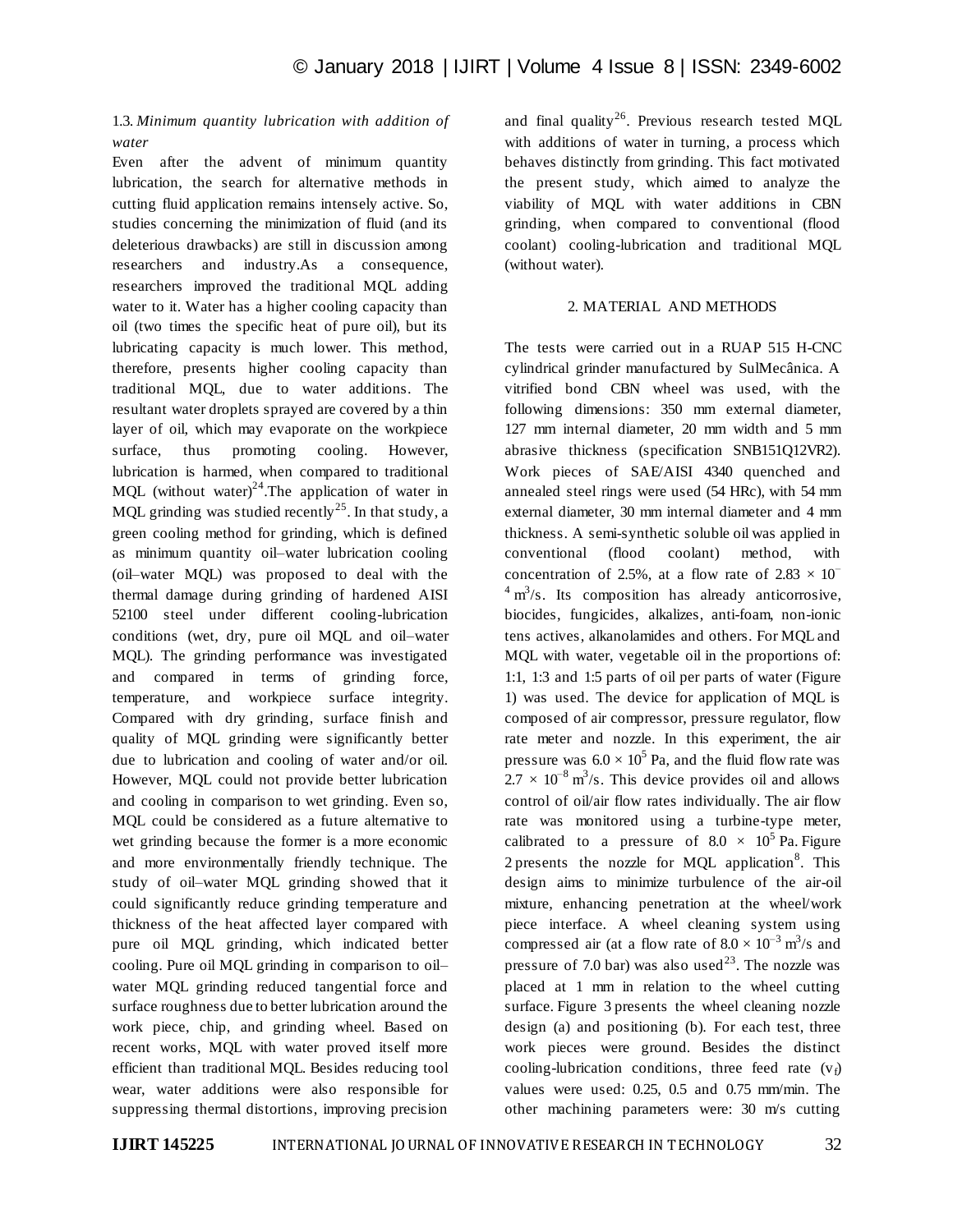speed  $(v<sub>s</sub>)$ , 8 seconds spark out time  $(t<sub>s</sub>)$ , 4 mm grinding width,  $0.02$  mm depth of dressing  $(a_d)$  for 12 passes, in order to remove any imperfections from the wheel surface caused by previous grinding operation. Dressing speed  $(v_d)$  was kept constant and equal to 7.4 mm/s, using a conglomerate-type dresser. For each feed rate, tests were conducted using the conventional (flood coolant) cooling-lubrication technique, MQL and MQL with water additions (1:1, 1:3 and 1:5 parts of oil/parts of water). Surface roughness measurements were done using the arithmetic mean value (Ra). The presented results are averages of 5 readings in different positions along the perimeter for each of the three work pieces used in each condition. A Taylor Hobson Talleyrand 31c was used to measure roundness errors values, and five readings were also performed in different positions of the work piece. The assessment of diametric wheel wear was indirectly, by "printing" the worn wheel profile on a SAE/AISI 1020 steel cylinder. This measurement was possible, since the wheel width (15 mm) was not completely worn in each test (work piece width: 4 mm). Thus, a wear profile could be detected and measured. Diametric wheel wear values were obtained using a surface roughness meter, along with specific profiling software that measured the difference between the diameters in the piece. For that, five measurements were conducted in each work piece. Cutting power was determined through measurements of the consumed power from the wheel spindle. An electronic circuit was designed and built in order to convert the voltage and current values from the motor to compatible voltage signals, which then were sent to a data acquisition board and processed by a specific routine in National Instruments Lab VIEW 7.1. Optical microscopy was conducted by Olympus BX51 microscope, while Mitutoyo HM-200 performed micro hardness measurements. For both measurements, five work pieces of each condition were analyzed.

#### 3. RESULTS AND DISCUSSION

#### 3.1. *Surface roughness*

Figure 4 presents the obtained results for surface roughness  $(R_a)$ .



**Figure 4.** Surface roughness results for each cooling-lubrication condition.

It can be observed that increasing water parts in traditional MQL improved surface roughness. Among all the proportions tested, 1:5 parts of oil/parts of water provided the best results, reaching values close to (and even lower than, for 0.75 mm/min feed rate) conventional cooling-lubrication, which uses a greater amount of water in its composition. Traditional MQL provided the worst results, since a grout was formed by the mixture of machined chips and oil, and could be detected after the tests. Even high-velocity compressed air jets are not able to remove it properly from the cutting zone. This grout scratches the work piece surface, increasing surface roughness. The addition of water minimizes this problem, since the overall viscosity is reduced, improving chip removal from the cutting zone, minimizing scratching and reducing surface roughness. Besides, for greater amounts of water, cooling becomes more efficient. Cooling is fundamental for dimensional and geometric accuracy, and also for satisfactory surface roughness values  $24$ . This explains the better results obtained for MQL with water additions, when compared to traditional MQL. When it comes to conventional (flood coolant) cooling-lubrication, the best results were obtained, since no grout is formed and then, wheel loading (lodging of chips in the wheel pores) is minimized (Figure 5). Also, conventional cooling-lubrication possesses a higher cooling capacity than MQL and MQL with water. Figure 5 illustrates the most (traditional MQL) and less severe (MQL with 1:5 parts of oil/parts of water) conditions concerning wheel clogging. The shiny spots can indicate machined chips which were lodged in the wheel pores.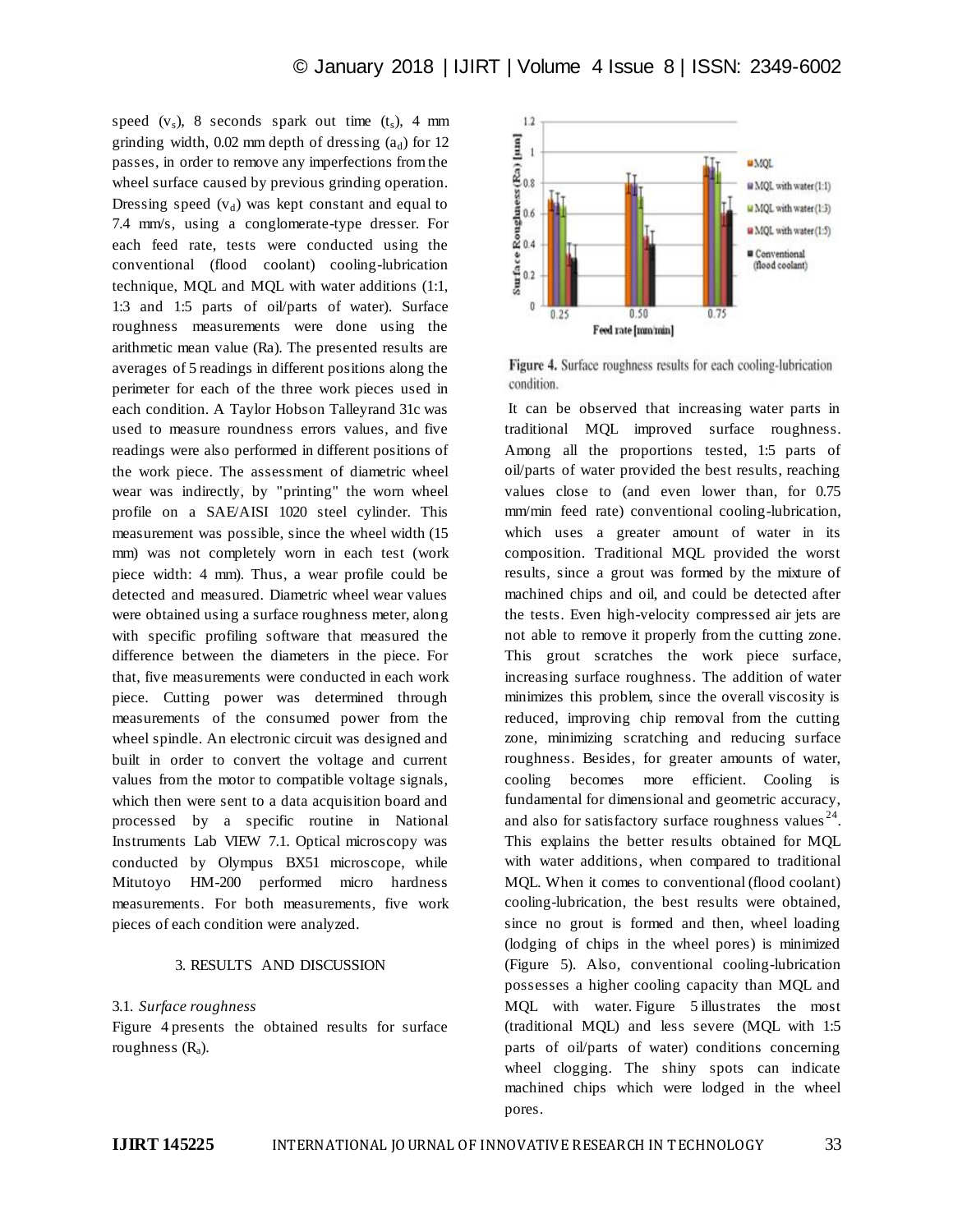### 3.2. *Roundness errors*

Figure 6 presents the roundness error values for each condition tested.



Figure 6. Roundness errors results for each cooling-lubrication condition.

It can be observed that roundness errors presented the same tendency as the results for surface roughness. The lowest values were obtained for conventional (flood coolant) cooling-lubrication, and the highest for traditional MQL. The results for roundness errors were improved with the increase of water, close to the values for conventional coolinglubrication, for MQL with water (1:5). Flood coolant application provided the best roundness results, due to better cooling capacity. With that, thermal distortions are minimized, allowing for better dimensional and geometric accuracies. Besides, for MQL and MQL with water, results worse than conventional cooling-lubrication were obtained, due to the aforementioned grout formation (mixture of MQL oil and chips), which lodges in the wheel pores. The presence of this grout increases friction between wheel and workpiece. With that, heat generation is increased, and roundness is worsened. As discussed previously, the increase of water reduces cutting fluid viscosity, minimizing grout formation and, consequently, wheel loading, besides improving cooling capacity. In relation to that, the increase of water parts provided lower values for roundness errors.

#### 3.3. *Diametric wheel wear*

Figure 7 presents the results for diametric wheel wear, for each cooling-lubrication conditions tested.

#### 3.3. *Diametric wheel wear*

Figure 7 presents the results for diametric wheel wear, for each cooling-lubrication conditions tested.



Figure 8. Grinding power results for each cooling-lubrication condition.

It can be observed that, among the coolinglubrication methods tested, MQL provided lower grinding power values. This can be explained by the fact that MQL is able in disrupting the air barrier formed around the rotating wheel. Compressed air is thus capable of penetrating directly in the cutting zone, promoting efficient lubrication. Additions of water in traditional MQL were responsible for increasing grinding power, since lubrication is impaired (when it comes to MQL) due to the lower amount of oil, which increased cutting forces and power. For more parts of water per parts of oil, higher were the grinding power values. Conventional (flood coolant) cooling-lubrication method presented relatively higher results for grinding power when compared with MQL (with and without water). The high amount of unpressurized fluid flow is responsible for the inefficient penetration in the cutting zone. Therefore, the grinding wheel is subject to higher stresses, since a greater resistance must be overcome at the interface between grain and workpiece, which increased power. Also, it must be noted that conventional cooling-lubrication is the most efficient in wheel cleaning. These results prove that the lack of lubrication is more harmful, when it comes to consumed power, than friction between lodged chips and work piece. In other words, when it comes to grinding power, friction in the cutting surface is less deleterious than cutting and scratching promoted by the abrasive grains and lodged chips, respectively, when lubricated by MQL oil.

3.5. *Optical microscopy and micro hardness measurements*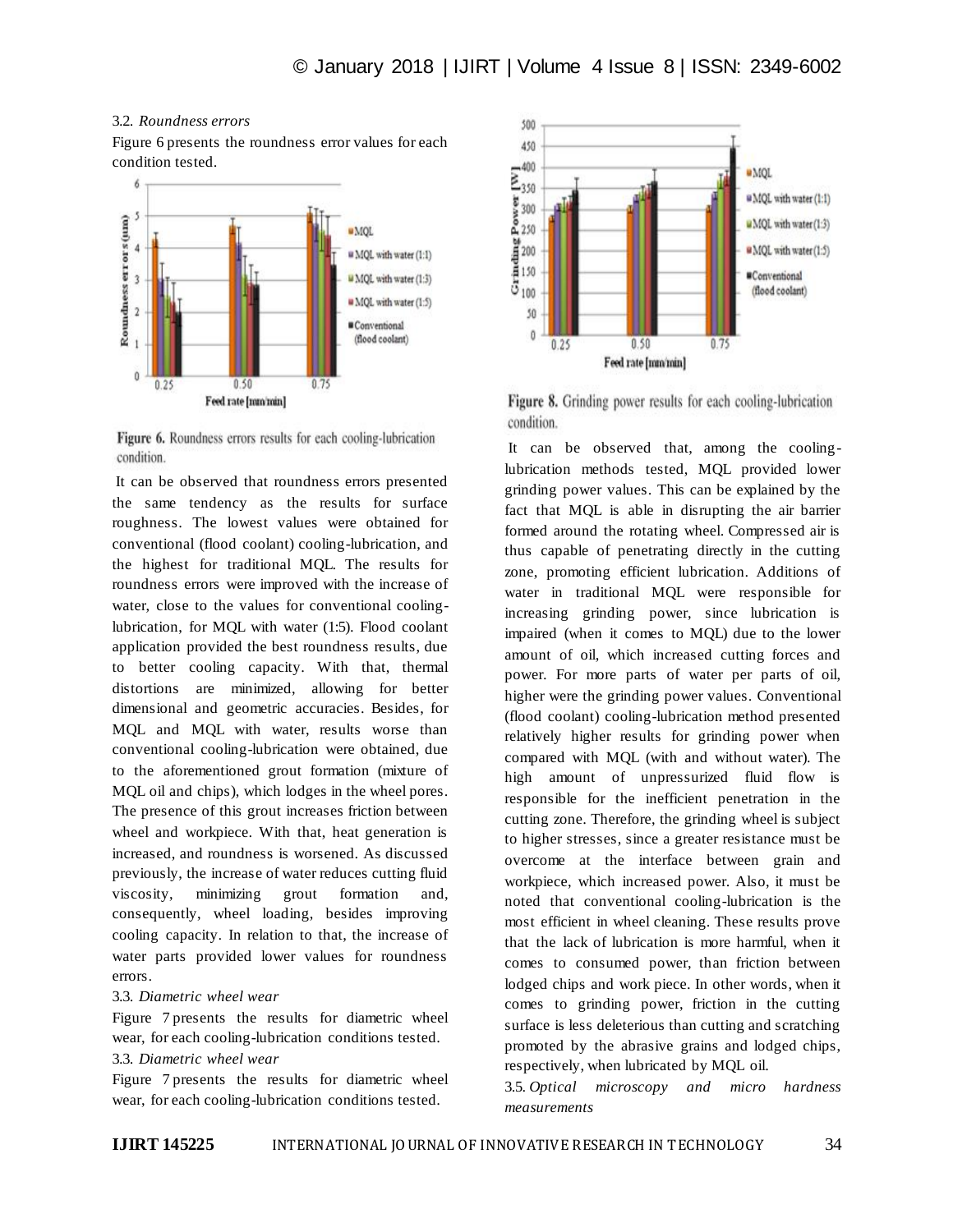Initially, micro hardness measurements were conducted for non-ground work pieces and conventional (flood coolant) cooling-lubrication condition. The first stands as a reference for the work piece surface, and the latter stands as a reference of comparison with the MQL methods (with and without water) tested. No surface burn areas (distinct phases) or subsurface alterations were detected. The average micro hardness value for non-ground work pieces was 711.79 HK, while for conventional cooling-lubrication it was 693.1 HK. It can be observed that the values are close, which indicates that work piece surface integrity was maintained. Among the MQL methods tested, only extreme situations were analyzed, i.e., traditional MQL as the more severe condition, and MQL 1:5 parts of oil/parts of water as the less severe. Figure 9 presents the microscopy results for traditional MQL (without water).





It can be noted that traditional MQL was more severe to the work piece surface, since it clearly presented a white burn. Micro hardness measurements corroborate with this result, since a value of 849.1 HK was obtained, much higher than the reference values. During grinding of hardened steels, surface burns promote hardness increase, which is caused by quenching, consequence of reaustenitizing followed by formation of nonannealed martensite<sup>20, 24</sup>. White burns are very deleterious to the work piece integrity, since the hardened surface becomes extremely brittle, and high

tensile residual stresses are present, which can cause crack nucleation and growth, reducing considerably wear and fatigue resistances<sup>20</sup>.

Figure 10 presents the microscopy results for MQL with 1:5 parts of oil/parts of water.

Analyzing the figure above, it can be noticed that no surface burns were present. The average micro hardness value was 745.8 HK, much lower than 849.1 HK from traditional MQL (without water). This can be observed since the higher amount of water provided more cooling and chip removal, reducing the number of particles in contact with the work piece, minimizing thus strain hardening. However, in relation to non-ground work pieces (711.79 HK) and conventional (flood coolant) cooling-lubrication condition (693.1 HK), work piece surface suffered more damages, since the lack of wheel cleaning increased loading, due to lower chip removal, which is responsible for scratching and damaging the surface. Therefore, it can be observed that increasing water parts in MQL, in terms of surface quality and micro hardness, corroborates with the best finishing results, since no surface burns could be detected and the overall integrity could be maintained.

## 4. CONCLUSIONS

Based on the results obtained, it can be concluded that, for CBN grinding of steels using MQL with water additions, compared to conventional (flood coolant) cooling-lubrication and traditional MQL (without water):• When MQL (with or without water) is used, a wheel loading grout is formed by the mixture of oil and chips, being responsible for scratching the work piece and worsening both surface roughness and roundness precision. With the increase of water parts, less grout is formed and better results can be obtained. Also, when using MQL, wheel wear was lower than for conventional cooling-lubrication, since the latter does not provide efficient lubrication at the work piece/wheel interface, due to lack of pressurized flow, which disrupts the air barrier around the rotating wheel and penetrates efficiently at the cutting zone; • By increasing the proportion of water in MQL, higher was the required grinding power, since the lower lubricating capacity caused higher friction. Conventional cooling-lubrication, on the other hand, provided the highest grinding power values among all methods tested, since it is not as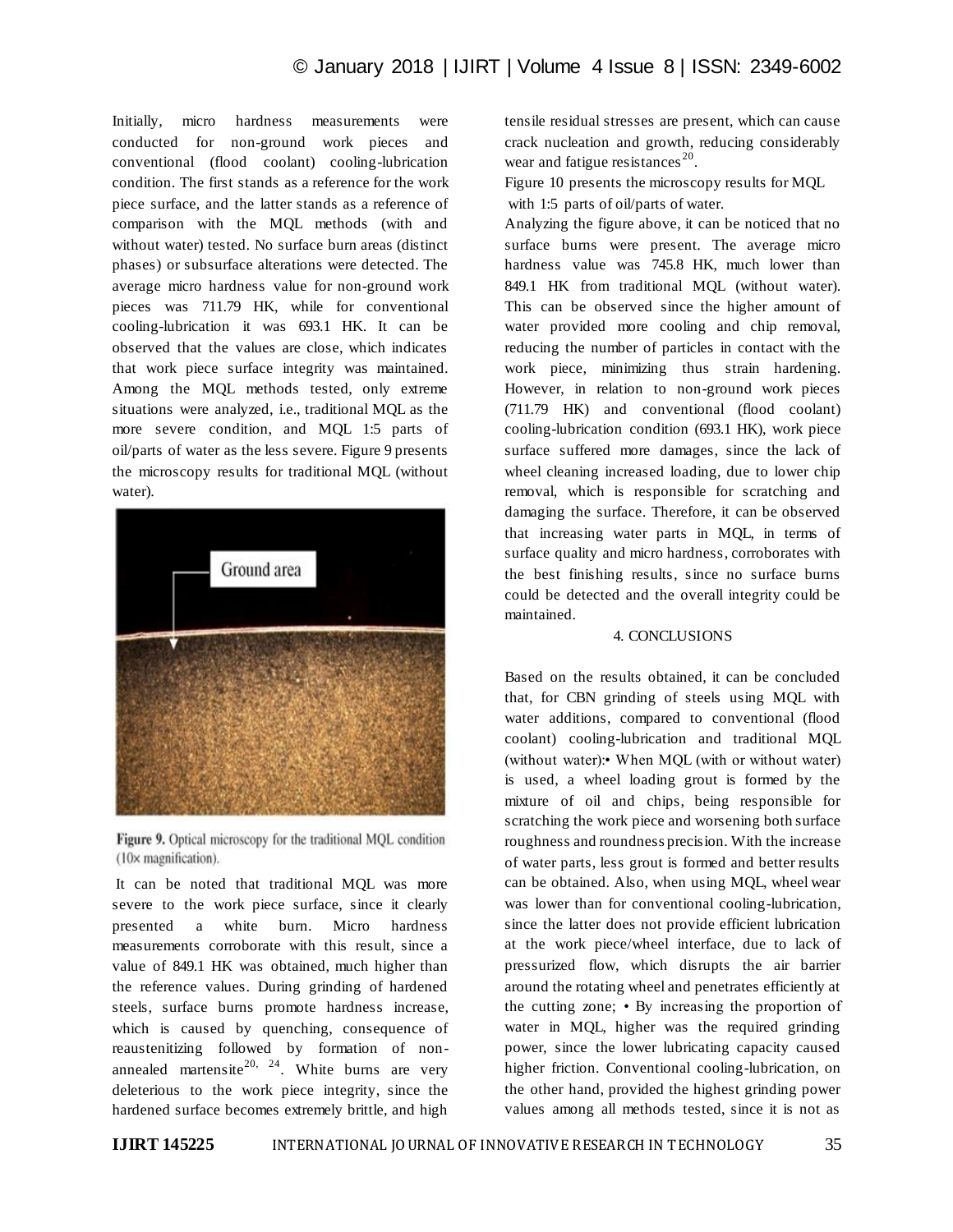efficient as MQL in disrupting the air barrier around the rotating wheel, due to the low pressure at which it is applied. Thus, higher the lubricating capacity of the cutting fluid, lower will be the consumed grinding power; • MQL with addition of water is more efficient than traditional MQL (without water) due to the improvements observed in both finishing quality (surface roughness and roundness errors) and lower tool wear; • When using MQL with water, for higher additions of water (1:5 parts of oil/parts of water), better results can be obtained; • Conventional cooling-lubrication provided, in a general way, more satisfactory results than MQL (with or without water), except when wheel wear is taken into account; • MQL with 1:5 parts of oil/parts of water is technically viable, even when compared to conventional (flood coolant) cooling-lubrication, since similar workpiece quality could be obtained for both methods, and the latter provided higher wheel wear and grinding power. The implementation of MQL plus water can be responsible, thus, for economic and environmental gains in grinding.

## **REFERENCES**

- [1] Ren YH, Zhang B and Zhou ZX. Specific energy in grinding of tungsten carbides of various grain sizes. CIRP Annals - Manufacturing Technology. 2009; 58(1):299-
- [2] Anderson D, Warkentin A and Bauer R. Experimental validation of numerical thermal models for dry grinding. Journal of Materials Processing Technology. 2008; 204(1-3):269- 278.
- [3] Tawakoli T, Hadad M J, Sadeghi MH, Daneshi A, Stöckert S and Rasifard A. An experimental investigation of the effects of workpiece and grinding parameters on minimum quantity lubrication—MQL grinding. International Journal of Machine Tools & Manufacture, 2009; 49(12-13):924-932.
- [4] Guo C, Campomanes M, McIntosh D, Becze C, Green T and Malkin S. Optimization of Continuous Dress Creep-Feed Form Grinding Process. CIRP Annals - Manufacturing Technology. 2003; 52(1):259-262.
- [5] Shen B, Shih AJ and Xiao G. Study of Convection Heat Transfer in Grinding Using Finite Difference Method. ASME Journal of

Manufacturing Science and Engineering. 2011; 133:031001(1-10).

- [6] Irani RA, Bauer RJ and Warkentin A. A review of cutting fluid application in the grinding process. International Journal of Machine Tools & Manufacture. 2005; 45(15):1696-1705.
- [7] Sokovic M and Mijanovic K. Ecological aspects of the cutting fluids and its influence on quantifiable parameters of the cutting processes. Journal of Materials Processing Technology. 2001; 109(1-2):181-189.
- [8] Silva LR, Bianchi EC, Fusse RY, Catai RE, França TV and Aguiar PR. Analysis of surface integrity for minimum quantity lubricant—MQL in grinding. International Journal of Machine Tools & Manufacture. 2007; 47(2):412-418.
- [9] Kutz M. Mechanical Engineer's Handbook. 2nd ed. Wiley; 1998.
- [10] Shen B and Shih AJ. Minimum Quantity Lubrication (MQL) Grinding Using Vitrified CBN Wheels. Transactions of NAMRI/SME. 2009; 37:129-136.
- [11] Stanford M and Lister PM. Future role of metalworking fluids. Industrial Lubrification Tribology. 2002; 54(1):11-19.
- [12] Alves JAC, Fernandes UB, Silva CE Jr, Bianchi EC, Aguiar PR and Silva EJ. Application of the minimum quantity lubrication (MQL) technique in the plunge cylindrical grinding operation. Journal of the Brazilian Society of Mechanical Sciences and Engineering. 2009; 31(1):1-4.
- [13] Tawakoli T, Westkämper E and Rabiey M. Dry grinding by special conditioning. International Journal of Advanced Manufacturing Technology. 2007; 33(3-4):419-424.
- [14] Alves MCS, Bianchi EC, Aguiar PR and Canarim RC. Influence of optimized lubricationcooling and minimum quantity lubrication on the cutting forces, on the geometric quality of the surfaces and on the micro-structural integrity of hardened steel parts. Matéria (UFRJ). 2011; 16(3):754-766.
- [15] Sadeghi MH, Haddad MJ, Tawakoli T and Emami M. Minimal quantity lubrication-MQL in grinding of Ti-6Al-4V titanium alloy. International Journal of Advanced Manufacturing Technology. 2009; 44(4-5):487- 500.